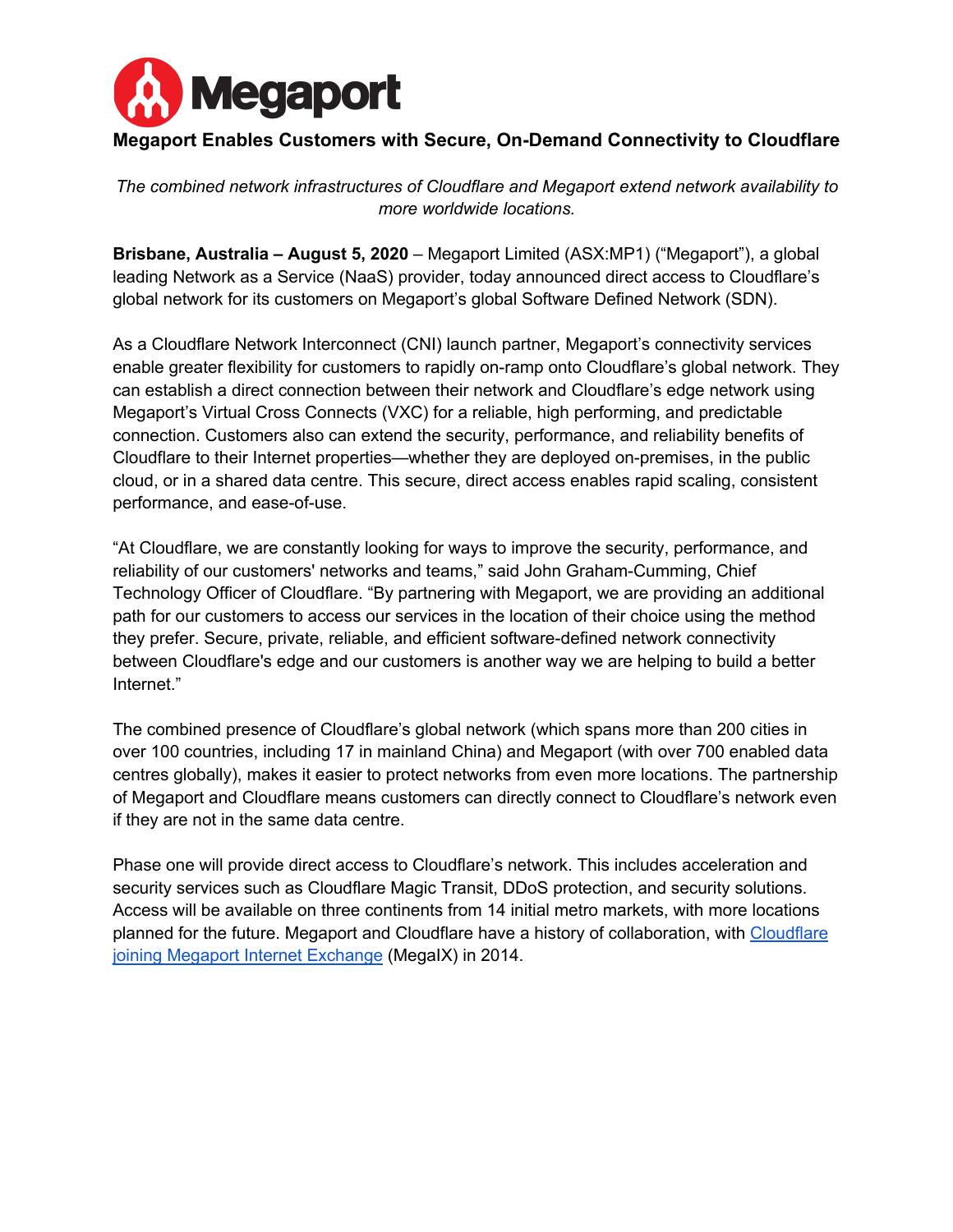"Cloudflare and Megaport are driven to offer greater flexibility to our customers," said Matt- Simpson, Vice President, Cloud Services, Megaport. "In addition to accessing Cloudflare's network on Megaport's global internet exchange service, customers can now provision on-demand, secure connections through our Software Defined Network directly to Cloudflare Network Interconnect on-ramps globally. With over 700 enabled data centres in 23 countries, Megaport extends the reach of CNI on-ramps to the locations where enterprises house their critical IT infrastructure. Because Cloudflare's network is interconnected with our SDN, customers can point, click, and connect in real time. We're delighted to grow our partnership with Cloudflare and bring CNI to our services ecosystem—allowing customers to build multi-service, securely-connected IT architectures in a matter of minutes."

## **Key Points:**

- Megaport's Network as a Service solution enables customers to directly and securely connect and integrate between on-premises, cloud, and third-party application environments with ease and choice.
- Customers can connect to Cloudflare's global network from any of Megaport's more than 700 enabled data centres in North America, Asia Pacific, and Europe.
- Establish and configure a private network interconnection to Cloudflare's network in a matter of minutes across Megaport's SDN. Deployments complete in minutes, not days.
- Reduced hardware dependency means fewer capital expenses. Customers can privately connect to Cloudflare's network using Megaport's platform, and replace on-premises hardware with network functions delivered and billed as a service.
- Cloudflare provides a scalable, unified control plane to deliver security, performance, and reliability for multi-cloud deployments. Enforce the same security policies across all clouds, regardless of cloud vendor. Cloudflare provides multi-cloud load balancing, distributing traffic across different clouds, and CDN caching in order to further reduce latency with the advantage to lower egress charges from public cloud vendors.

#### ###

### **About Megaport**

Megaport is a global leading Network as a Service provider. Using Software Defined Networking (SDN), the Company's global platform enables customers to rapidly connect their network to other services across the Megaport Network. Services can be directly controlled by customers via mobile devices, their computer, or our open API. Megaport connects more than 1,700 customers in over 700 enabled data centres globally. Megaport is an Alibaba Cloud Technology Partner, AWS Technology Partner, AWS Networking Competency Partner, Google Cloud Interconnect Partner, IBM Direct Link Cloud Exchange provider, Microsoft Azure Express Route Partner, Nutanix Direct Connect Partner, Oracle Cloud Partner, Salesforce Express Connect Partner, and SAP PartnerEdge Open Ecosystem Partner.

To learn more about Megaport, please visit: www.megaport.com.